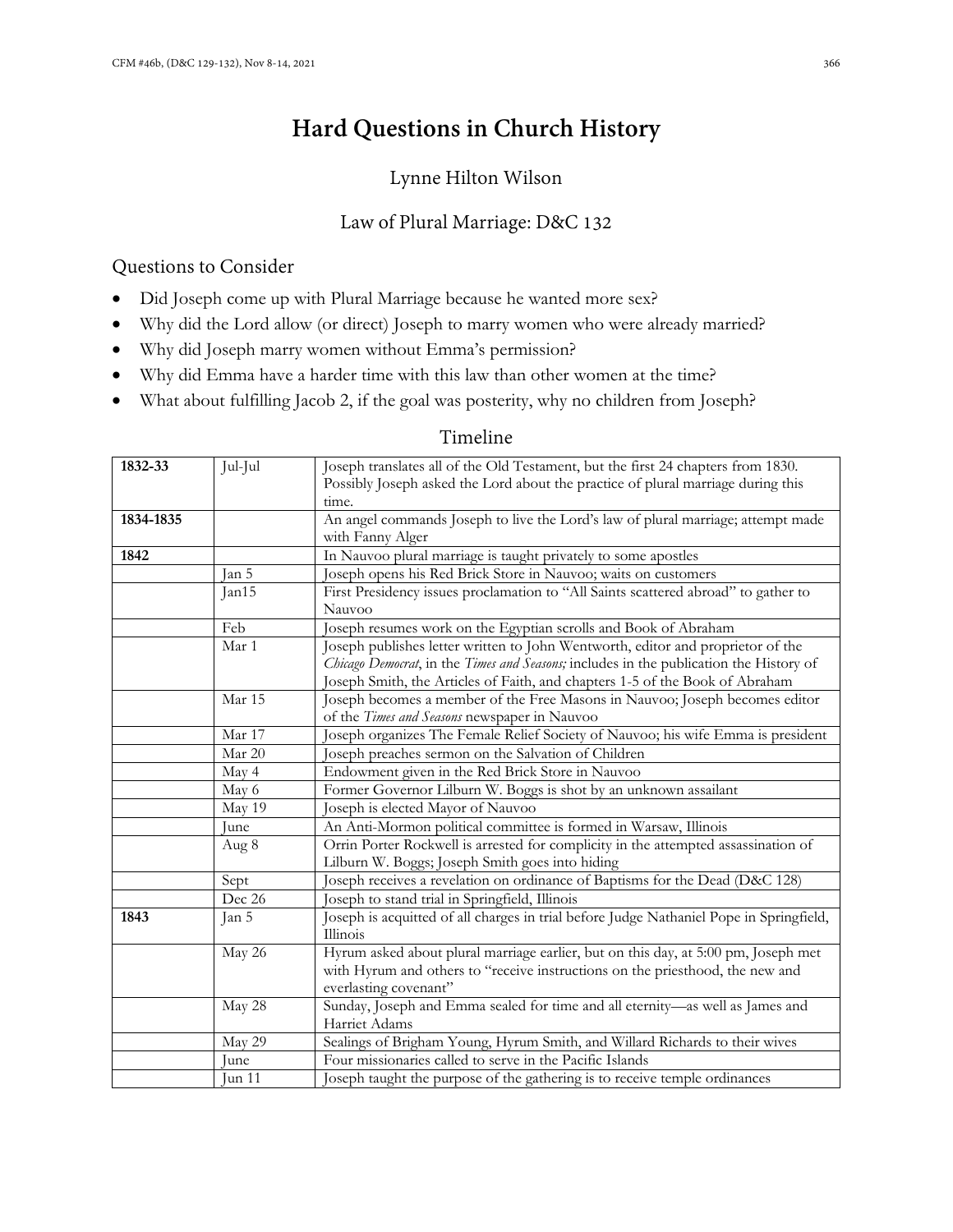| Jun $13$         | Joseph + Emma travel 170 miles to Dixon, IL to visit Emma's sister, Mrs. Clara<br>Wasson. Joseph arrested in Dixon, IL for the third time on the same attempt to<br>extradite him on the Missouri shooting of Boggs                                                                                                                 |
|------------------|-------------------------------------------------------------------------------------------------------------------------------------------------------------------------------------------------------------------------------------------------------------------------------------------------------------------------------------|
| $\text{Jun } 30$ | Prophet is found innocent of charges and returns to Nauvoo                                                                                                                                                                                                                                                                          |
| Jul $12$         | Hyrum insisted that Joseph record the revelation on eternal and plural marriage<br>(D&C 132)                                                                                                                                                                                                                                        |
| Jul $16$         | Joseph preached: Full Salvation Requires Eternal Marriage, ". that a man must<br>enter into an everlasting covenant with his wife in this world or he will have no<br>claim on her in the next $\dots$ . The fullness of these things $\lceil \text{could not} \rceil$ be 'reveal'<br>untill the Temple [was] completed" (Ehat, 39) |
| Jul $24$         | Parley P. +Thankful +MaryAnn (+Elizabeth Brotherton) Pratt all sealed for time<br>and all eternity in Hyrum's home                                                                                                                                                                                                                  |
| Aug 6-12         | Emma traveled to St. Louis to buy furniture for the nearly finished Mansion<br>House/Hotel                                                                                                                                                                                                                                          |
| Aug 12,          | D&C 132 recorded and read to Nauvoo Stake High Council. This was very<br>disturbing to Emma and she asked Joseph to relinquish all his plural wives (except<br>the Partridge sisters). Over time, they settled on another plan.                                                                                                     |

# Scriptural Background of Polygamy

**~4000 BC**—"God said unto them [Adam and Eve], 'Be fruitful, and multiply, and replenish the earth" (Abraham 5:18). "Therefore shall a man leave his father and his mother, and shall cleave unto his wife, and they shall be one flesh" (Moses 5:2-3). "And Adam knew his wife, and she bare unto him sons and daughters, and they began to multiply and to replenish the earth. And from that time forth, the sons and daughters of Adam began to divide two and two in the land" (See Genesis 1:28; Moses 2:28; Abraham 4:28; D&C 132:62).

**~600 BC**—"David and Solomon truly had many wives and concubines, which thing was abominable before me, saith the Lord" (Jacob 2:24). "For there shall not any man among you have save it be one wife; and concubines he shall have none (Jacob 2:27). "For if I will, saith the Lord of Hosts, raise up seed unto me, I will command my people; otherwise they shall hearken unto these things" (Jacob 2:24).

**~AD 30-33**—"For in the resurrection they neither marry, nor are given in marriage, but are as the angels" (Matt 22:30).

**December 30, 1830**—Joseph Smith completes the Joseph Smith Translation to Genesis 24, paused for a few months. Then begins translating the New Testament.

**1831***—*"Thou shalt love thy wife with all thy heart and cleave unto her and none else" (D&C 42:22).

**1831**—"Marriage is ordained of God unto man . . . it is lawful that he should have one wife, and they twain shall be one flesh, and all this that the earth might answer the end of its creation" (D&C 49:15- 16).

**1832**—"Who overcome by faith, and are sealed by the Holy Spirit of promise . . . are priests and kings, who have received of his fulness, and of his glory" (D&C 76:56). This is the first time Joseph learned of the sealing by the Holy Spirit of Promise. The phrase "Holy Spirit of Promise" is always used in scripture to designate a sealing ordinance. The New Testament includes the phrase once (Eph 1:17). The Doctrine and Covenants includes the phrase seven times (D&C 76:53; 88:3; 124:124; 132:7, 18, 19, 26). Six of the seven references are to a permanent sealing.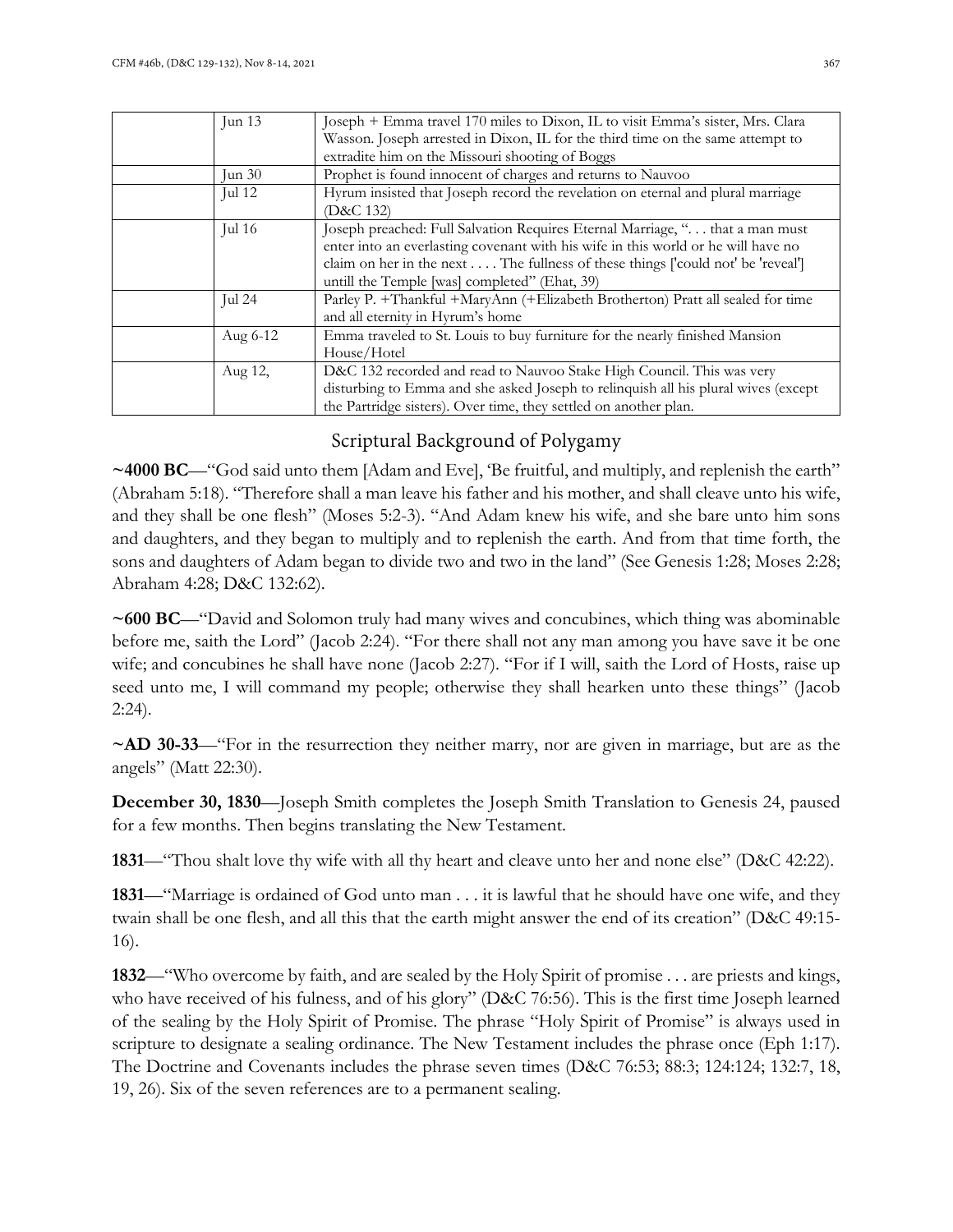**July 20, 1832-July 7, 1833**—Joseph Smith Translation of the Bible, from John 7 through Malachi finished; Fredrick G. Williams acts as scribe for most of the Old Testament.

**1836**—Joseph Smith receives sealing keys from Elijah; opens the way for the restoration of sealing ordinances (D&C 110).

**1843**—"In order to obtain the highest, a man must enter into . . . the new and everlasting covenant of marriage" (D&C 131:1, 3).

**1843**—D&C 132—Revelation written on eternal marriage and plural marriage. First half discusses eternal marriage, and second half plural marriage (though revealed earlier, probably when translating the Old Testament)

# Joseph's Introduction to Plural Marriage

The Lord asked the Prophet Joseph Smith to see the world differently on many subjects—revelation, repentance, the gift of the Holy Ghost, gifts of the Spirit, temples, and pre-and post-mortal life. The Lord asked him to change some doctrines that ran counter-cultural to most of Christianity including the trinity, depravity of man, baptism, scripture, priesthood ordinations, women, covenants election, and ordinances. Joseph characteristically obeyed immediately. "Go tell your Dad," and he did. "Move to Kirtland," and he did. "Build a temple," and he did. "Don't fight," and he did not fight the Missourians. This was not the case when he received the revelation to enter into the law of plural marriage. He was horrified.

While translating the Bible, we know of Joseph asked several questions that brought beautiful revelations (like Moses 1-7; D&C 76; and Matthew 24). Probably between July 1832 and July 1833, when Joseph translated nearly all of the Old Testament (Genesis 25 to Malachi 4), Joseph asked a question that is referenced in D&C 132:1,

As you have inquired of my hand to know and understand wherein I, the Lord, justified my servants Abraham, Isaac, and Jacob, as also Moses, David and Solomon, my servants, as touching the principle and doctrine of their having many wives  $\ldots$  [I] will answer thee  $\ldots$ 

The Lord's answer to the young prophet included the most difficult commandment that he received from God. I contend that plural marriage was the hardest trial of faith for the Prophet Joseph. Living it became an Abrahamic sacrifice for him.

Many doctrines the Lord restored through the Prophet Joseph attacked the cultural norm of nineteenth-century-Christianity. But plural marriage also violated the Lord's moral, and the nations legal laws. Several religious seekers of the day returned to the Bible to find the primitive church (like Alexander Campbell and his followers), but they did not attempt to adopt polygamy. A few religious traditions adopted uncommon sexual practices (including Mother Ann Lee and her followers, or John Humphrey Noyes and the Oneida Community), but they were seen as extremists and most of these American traditions died out. Even though polygamy was practiced in the Bible, the practice was unacceptable to most of America's religious society. We will take a brief look at Joseph's reluctance and eventual practice of plural marriage.

Joseph's Reticence to the Law of Plural Marriage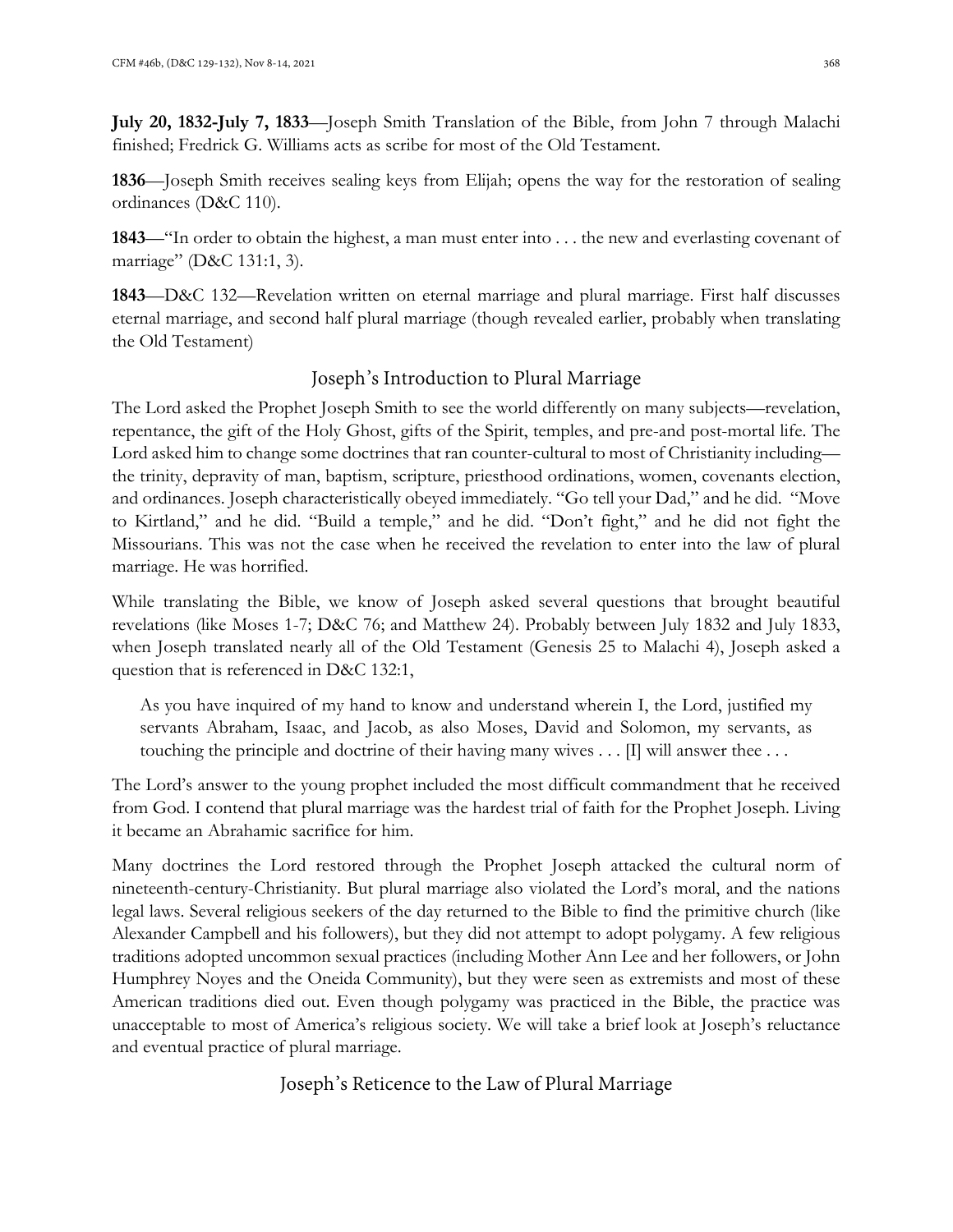Joseph did not want to obey the law of plural marriage—it was repulsive to him initially. We see this from written records and the fact that it took him years to implement and record it. Harder than violating the societal norms, plural marriage offended Emma. Joseph had a tender relationship with his wife as we can read in their love letters and other people's reports (*josephsmithpapers.*org). He did not want to offend her. But God was persistent, and he finally agreed to follow the best he could.

In addition to offending Emma, He had lived through much persecution and knew this would also offend his friends, let alone his enemies. After much anguish, the Lord softened his heart, and Joseph accepted God's order.

From extant records, it appears that it took years before the Prophet Joseph Smith implemented and recorded the doctrine of plural marriage. His reasons are obscured. Historical records suggest that he entered the law of plural marriage with one woman in 1835 or 1836 in Kirtland and over thirty women in Nauvoo between "early 1841 and the fall of 1843" (Steven Harper, *Making Sense of the Doctrine and Covenants: A Guided Tour Through Modern Revelation* [Salt Lake City: Deseret Book, 2008], 481).

In the three years that Joseph actively attempted to live the law of plural marriage, it led to persecution within and without the church. Due to living the law of plural marriage, the Prophet was accused of being oversexed, disloyal to his wife, and taking advantage of young women. To date, I have not seen evidence for these accusations. It should be noted that the Prophet Joseph did not accept the law until an angel came to him three times—the last time carrying a drawn sword and threatening to remove him from his place. It was then that he moved forward.

# The Lord Prepared Women and Men

The records suggest that an angel gave Joseph the names of the women he was to ask to be sealed. Each woman he approached, he asked them to pray and receive their own spiritual witness before agreeing to the marriage. In 1882 Joseph F. Smith printed in the *Deseret News*, "The Lord showed him [Joseph] those women who were to engage with him in the establishment of that principle in the Church, and at that time some of these women were named and given to him, to become his wives when the time should come that this principle should be established" (Brian C. Hales and Laura H. Hales, *Joseph Smith's Polygamy: Toward a Better Understanding* 4 vols*.* [Sandy, UT: Greg Kofford Books, 2013-2018], 1:224). Although Joseph F. Smith's record is a later memory, his account is consistent with accounts of plural wives and family journals.

# Angel appears Three Times (1834, 1840, 1842)

There are twenty-one extant accounts that tell of an angel revealing the doctrine of plural marriage to the Prophet Joseph. From these accounts, it appears that angels explained the commandment, answered Joseph's questions, encouraged him. When the angel returned for the third time in Nauvoo, he carried a "drawn sword," and threatened to replace Joseph. It appears that the first of these angelic visitations occurred in Kirtland between 1834 and 1835. The last one probably was in Nauvoo. Twenty of the recorded accounts that describe the angel were written after the martyrdom of the Prophet. The following are examples of these accounts:

1) *Emily D. Partridge*: "Joseph Smith told me that the angel had appeared to him and had given him that revelation" (Hales and Hales, *Joseph Smith's Polygamy*, 1:196).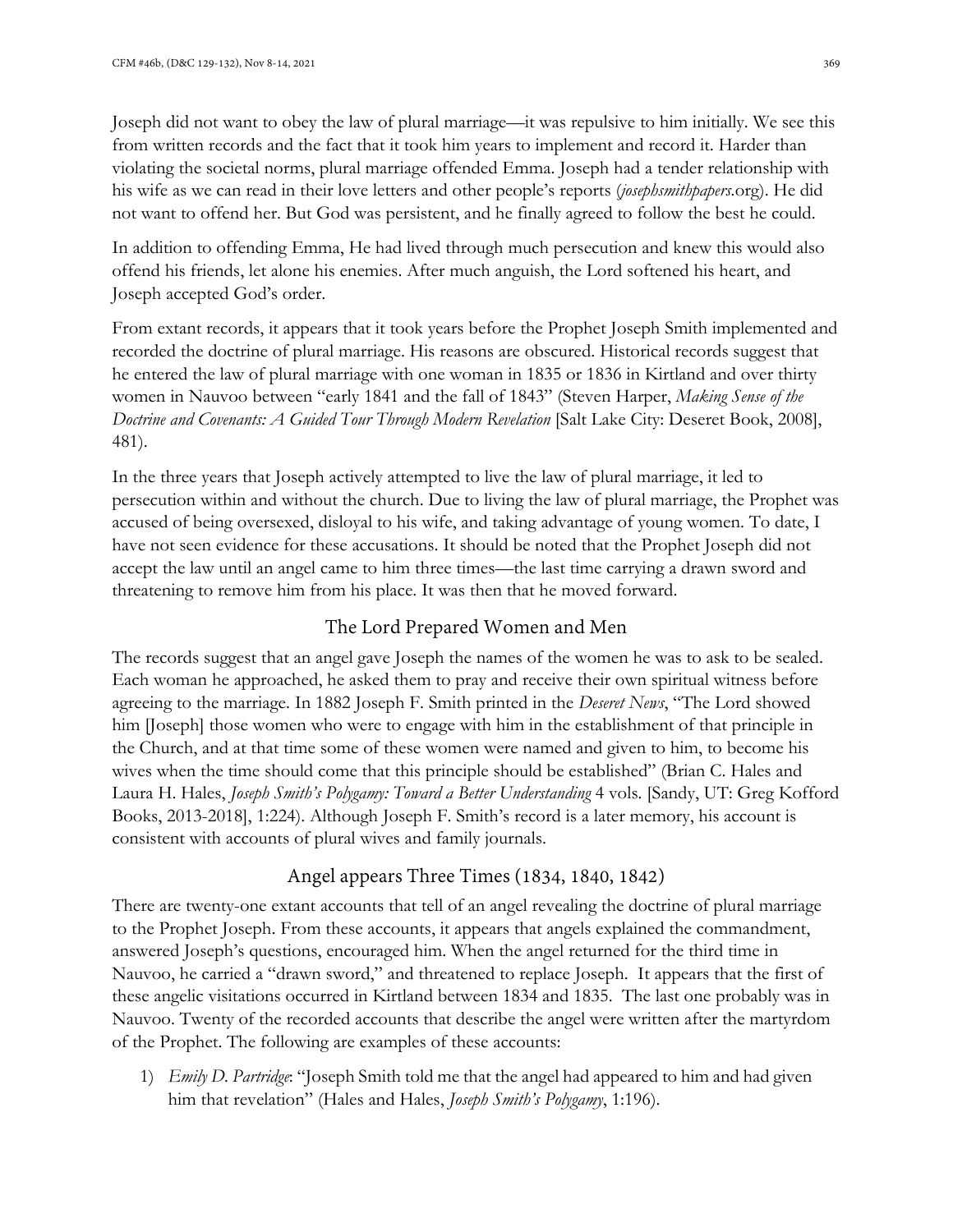- 2) *Mary Elizabeth Rollins Lightner*: "Joseph told me that he was afraid when the angel appeared to him and told him to take other wives. He hesitated, and the angel appeared to him the third time with a drawn sword in his hand and threatened his life if he did not fulfill the commandment." Later she said gave the date of the "drawn sword" as February 1842 (Hales and Hales, *Joseph Smith's Polygamy*, 1:192, 196).
- 3) *Joseph Bates Noble* (recorded 3 memories): "In the fall of the year A.D. 1840 Joseph Smith taught him the principle of Celestial marriage or a 'plurality of wives,' and that the said Joseph Smith declaired [*sic*] that he had received a Revelation from God on the subject, and that the Angel of the Lord had commanded him [Joseph Smith] to move forward in the said order of marriage." Later in 1880, he again, "spoke of Joseph unfolding to him the eternity of the marriage covenant to convince him of the truth of which was no small matter—Joseph bore testimony that he had received a revelation on this principle in Kirtland but the Lord told him 'not yet.' The angel of the Lord came to him in Nauvoo and told him the time had come." He repeated a similar statement in 1883 (Hales and Hales, *Joseph Smith's Polygamy*, 1:196-197).
- 4) *Eliza R. Snow* told her brother Lorenzo Snow in 1843, "Prophet Joseph unbosomed [*sic*] his heart and described the trying mental ordeal he experienced in overcoming the repugnance of his feelings, the natural result of the force of education and social custom, relative to the introduction of plural marriage. He knew the voice of God—he knew the commandment of the Almighty to him was to go forward, to set the example, and establish celestial plural marriage. He knew that he had not only his own prejudices and prepossessions to combat and to overcome, but those of the whole Christian world; but God, who is above all, had given the commandment, and He must be obeyed. Yet the Prophet hesitated and deferred from time to time, until an angel of God stood by him with a drawn sword, and told him that, unless he moved forward and established plural marriage, his priesthood would be taken from him and he should be destroyed!" (Hales and Hales, *Joseph Smith's Polygamy*, 1:215).
- 5) On August 18, 1869, then apostle Joseph F. Smith recorded in an affidavit that "an angel from heaven appeared before him with a drawn sword, threatening him with destruction unless he went forward and obeyed the commandment" (*Mormon Historical Studies,* vol. 11; no. 2, 2010).

# D&C 132:36: Plural Marriage was Joseph's Abrahamic Sacrifice

I define an "Abrahamic Sacrifice" as God asking for a short-term detour of His previous law to obey personal revelation. It is also the hardest commandment to obey because it requires the giving up of an individualized tailor-made sacrifice; often it is the hardest thing to give up for each person.

When a disciple has proven worthy of following God's law, the Lord takes one of His most treasured truths and asks the individual to give it up. Because of the personal nature of the sacrifice, it requires knowledge of God's commandments and personal revelation. It requires the individual to follow a living, present, revealed revelation in the face of breaking the tried and tested revelation of scripture. It is learning to say, "Thy will not mine."

After the sacrifice, the Lord asks the individual to return to living His law again. One of Joseph's plural wives, Zina Huntington, referred to plural marriage as "a greater sacrifice than to give my life .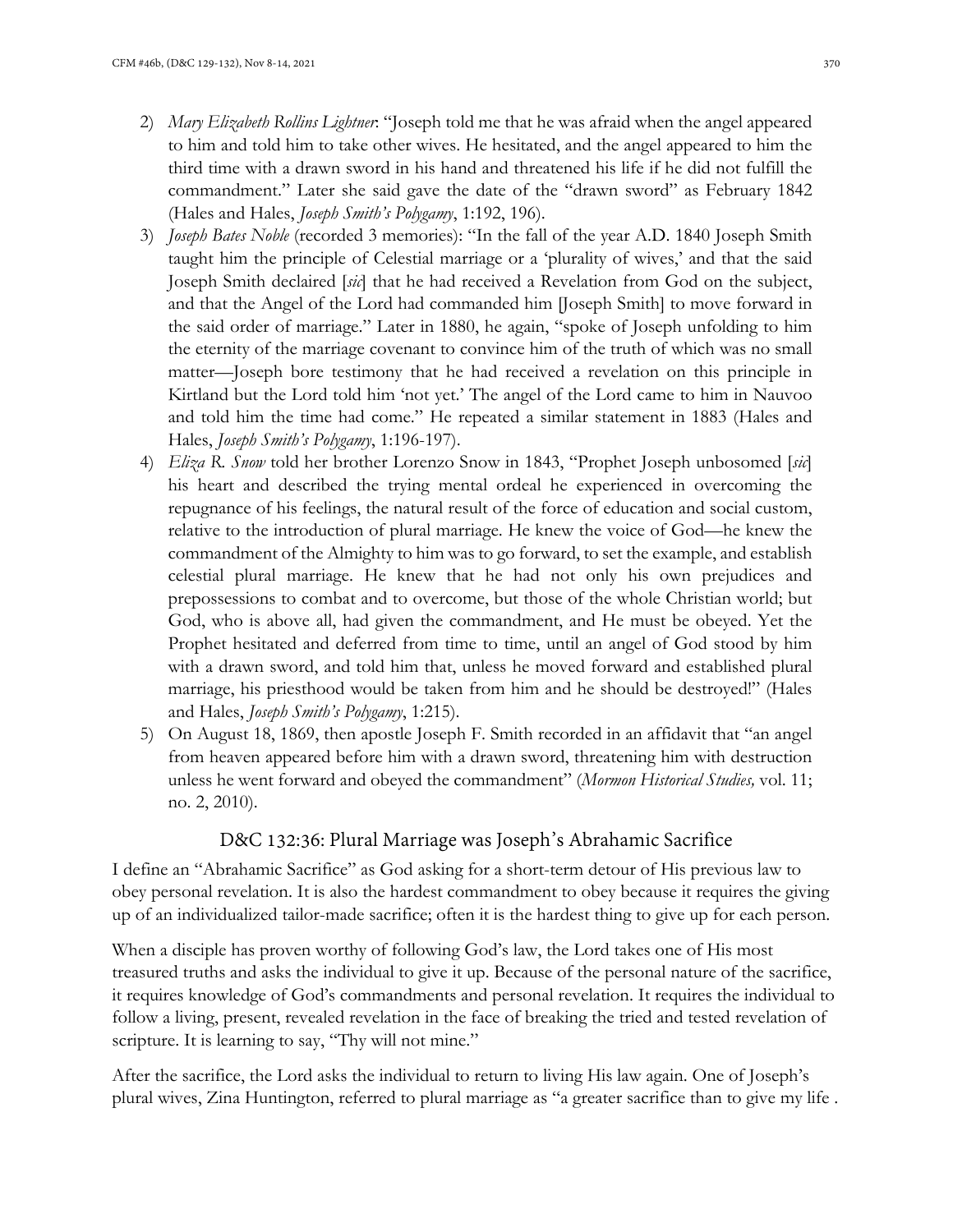. . [but] I obtained a testimony for myself that God had required that order" (Zina Huntington Young quote, in Harper, *Making Sense of the Doctrine and Covenants*, 482).

The first half of D&C 132 (starting with verse 4), the Lord introduces the law of eternal marriage. He then retells the story of Abraham's sacrifice of Isaac; after which he asks Joseph to live the law of plural marriage. I think these can be read as distinct. One of Joseph's plural wives recorded him saying, "The practice of this principle would be the hardest trial the Saints would ever have to test their faith" (Harper, *Making Sense of the Doctrine and Covenants*, 481).

# Plural Marriage Theologically

Even though examples of plural marriage are mentioned in the Old Testament, and it was still practiced at the time of the New Testament, nevertheless, living in Joseph's era, the law of plural marriage was fraught with personal attacks. Critics claim that the practice was unfair to women, a lifestyle for cultures with oversexed and controlling men. None of the accusations fit into the historical setting of Joseph Smith. The restored theology suggests just the opposite.

From an eternal perspective, the doctrine of plural marriage says women have an easier chance of gaining eternal exaltation than men. But Christ restored that He is no respecter of persons—nor gender, race, age, etc.. If we take into consideration there were more male babies born than female babies and that by childhood the numbers are about even—the numbers suggest the God planned for the Edenic law to pair off two by two. The Book of Jacob explains that the law of plural marriage is given at certain times for those who are to raise up seed to the Lord (Jacob 2:24). We also learn in D&C 132 that some will live plural marriage in heaven. However, that is not a requirement according to our scriptures. It is helpful to read D&C 132 realizing that much of it is talks about sealing, and not plural marriage.

# History of Marriages and Sealings

Joseph taught celestial marriage openly, but did not speak publicly about the law of plural marriage except in a rare, obscure, tangential reference only understood by a few. Here are a few examples of hints that suggest the prophet knew something about eternal sealings of marriage by the mid-1830s:

#### *May 1835*

W.W. Phelps wrote his wife, "A new idea, Sally, if you and I continue faithful to the end, we are certain of being one in the Lord throughout eternity; This is one of the most glorious consolations we can have in the flesh."

#### *May 5, 1835*

Emma signed her letter to Joseph, "Yours forever."

#### *November 24, 1835*

The Prophet Joseph performed the marriage of Lydia Goldthwaite Bailey and Newel Knight. In the Newel Knight Journal, there is no mention of a marriage beyond this life. Newel wrote,

We received much Instruction from the Prophet concerning matrimony, & what the ancient order of God was, & by the authority of t 0.25"he priesthood which he held, he joined us in the bond of matrimony on Tuesday." —Joseph: "You covenant to be each others companions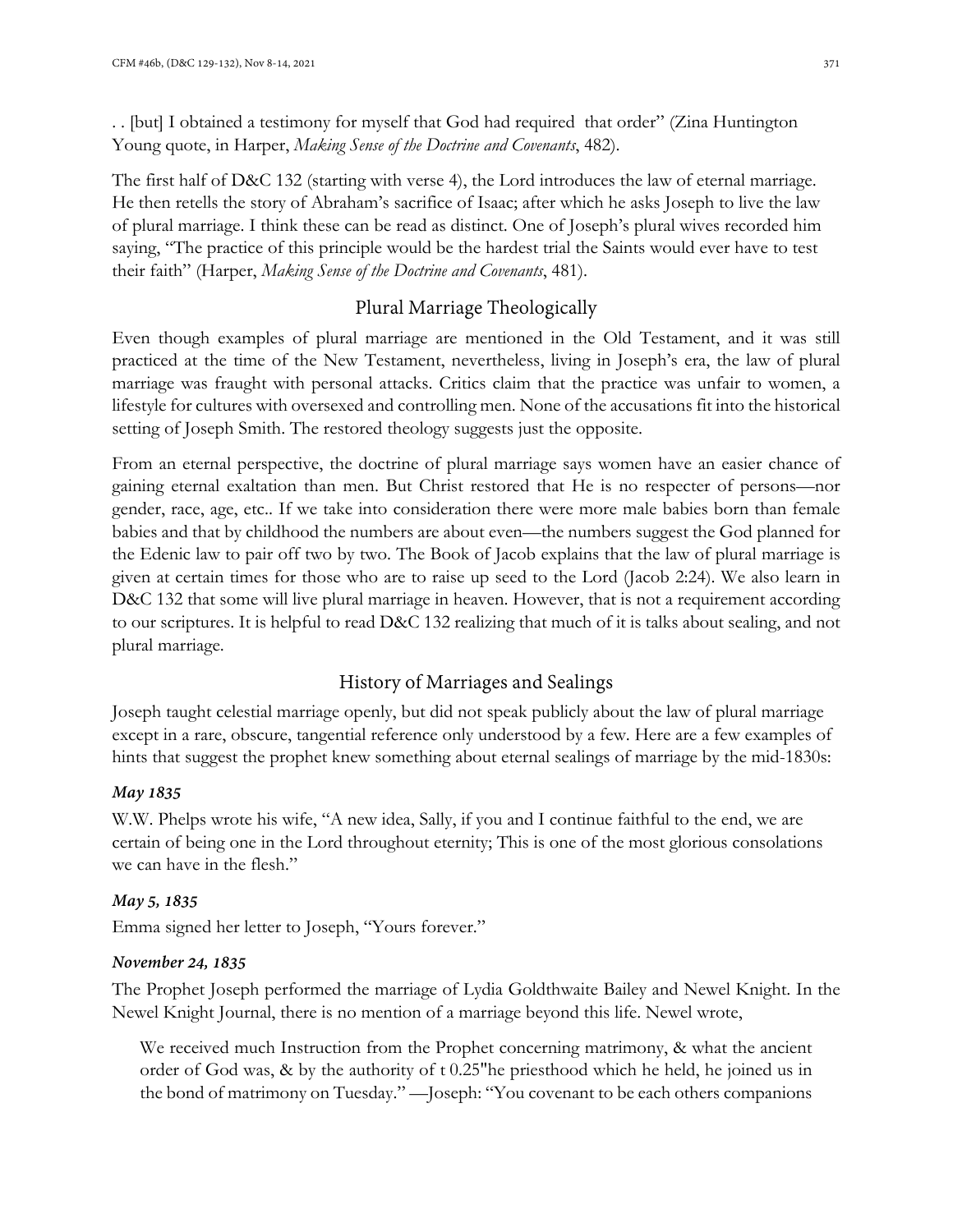*through life*, and discharge the duties of husband & wife in every respect to which they assented, I then pronounced them husband & Wife in the name of God" (Newel Knight Journal, as cited in Hales and Hales, *Joseph Smith's Polygamy*, 1:198-200).

#### *Jan 20, 1836*

Joseph officiated in the marriage of John Boynton and Susan Lowell and recorded, "I pronounced upon them the blessings of Abraham, Isaac, and Jacob, and such other blessings as the Lord put into my heart . . . I doubt whether the pages of history can boast of a more splendid and innocent wedding and feast than this, for it was conducted after the order of heaven" (Hales and Hales, *Joseph Smith's Polygamy*, 1:201).

#### *April 3, 1836*

Elijah gave Joseph Smith and Oliver Cowdery keys of the sealing power (D&C 110:14-16).

#### *November 4, 1838*

Joseph signed his letter to Emma, "I am yours forever, your husband"

#### *1840 or 1841*

Joseph taught a few Church leaders the law of plural marriage.

#### *July 12, 1842*

Joseph dictated to his scribe a commandment on eternal and plural marriages (D&C 132).

#### *May 1843*

Joseph and Emma were sealed for time and eternity.

#### *September 1843*

Joseph and Emma received the crowning ordinance of exaltation (D&C 132:7-10).

#### *April 8, 1844*

Two months before the Prophet Joseph's death, his brother Hyrum Smith openly taught *eternal marriage* in Nauvoo:

I married me a wife, and I am the only one who had any right to her. We had five children, the covenant was made for our lives. She fell into the grave before God showed us his order. God has shown me that his covenant is dead, and had no force, neither could I have her in the resurrection, but we should be as the angels—it troubled me. President Joseph said you can have her sealed to you upon the same principles as you can be baptized for the dead. I enquired what can I do for any second wife? You can also make a covenant with her for eternity and have her sealed to you by the authority of the priesthood. I named the subject to my present wife, and she said, 'I will act as proxy for your wife that is dead, and I will be sealed to you for eternity myself for I never had any other husband. I love you and I do not want to be separate from you nor be forever alone in the world to come.' . . . What honest man or woman can find fault with such a doctrine as this? None. It is a doctrine not to be preached to the world; but to the Saints who have obeyed the gospel and gathered to Zion. It is glad tidings of great joy" (Hyrum Smith quote, in Hales and Hales, *Joseph Smith's Polygamy*, 1:213).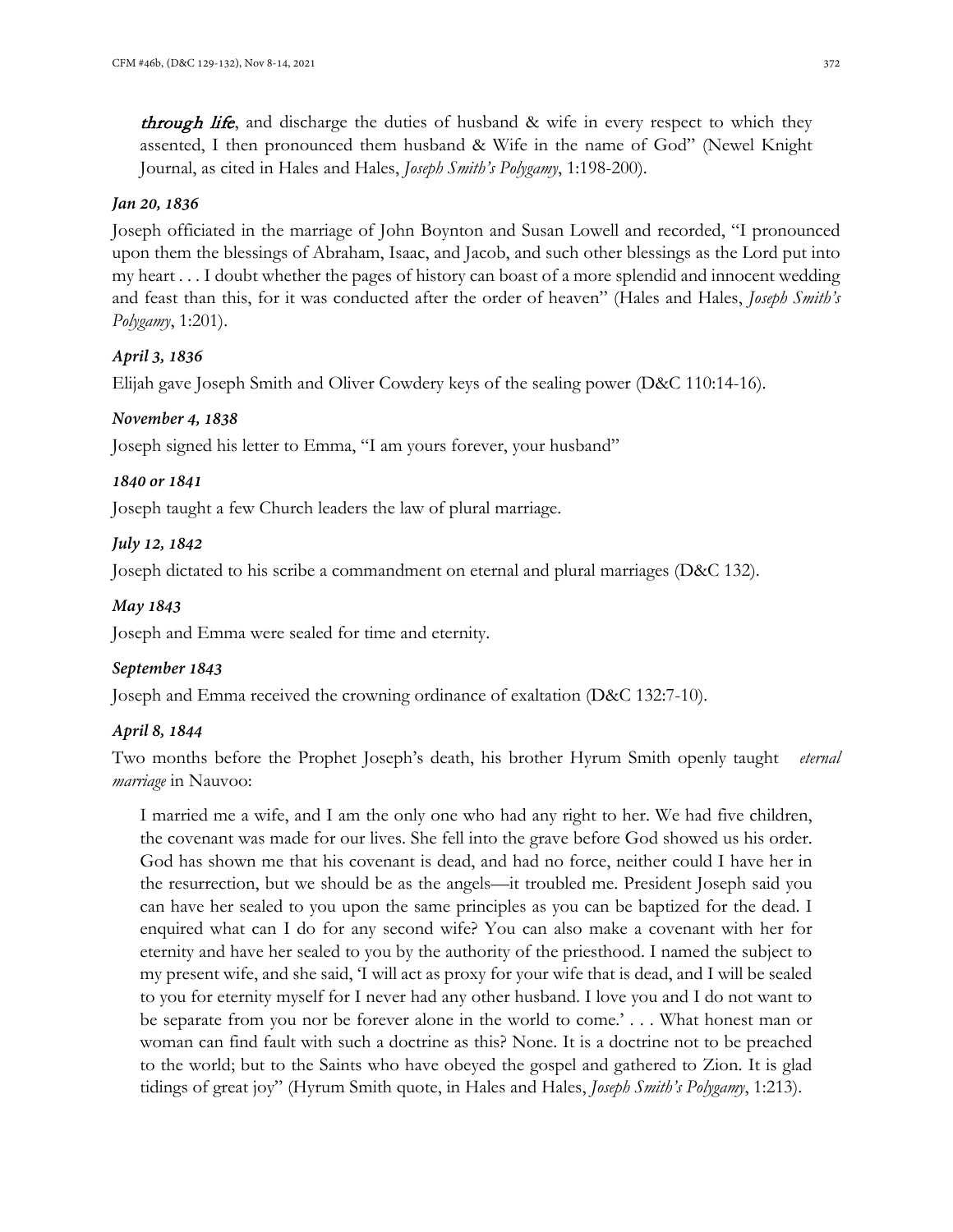### Misunderstandings

The law of plural marriage was often misunderstood by those in and out of the Church. Several early Saints believed that being sealed to the Prophet Joseph Smith ensured exaltation for them and their families, if not in this world, then in celestial glory. Brethren came to Joseph asking if their whole families could be joined to his. Another misunderstanding was that being sealed to Joseph was a Church calling most often given to those who had financial, emotional, and spiritual sensitivity.

During the Prophet Joseph's life time, it is estimated that about one hundred Latter-day Saints were involved in plural marriage relationships. Over the next few decades, one estimate claims 4% of the men were called to live in a plural marriage relationship (Institute Manual, *Church History*, 424). If we count wives and children that percentage rises significantly. Later numbers rise a larger percentage of the Utah population due to the large number of children involved.

Joseph and Emma Smith did not record their personal experience with living the law. From what we do know, it was very difficult for both of them. It is sad to see our culture, which blatantly breaks the law of chastity before and after marriage and finds pleasure in looking at naked men and women and even makes access to such images available to youth, that has the audacity to denounce the Prophet Joseph as an adulterer or sex fiend.

Like Father Abraham, the Prophet Joseph was commanded by God to live another form of marriage for a short period of time. Furthermore, Joseph it was biblical and he was to restore all things. He thought the Second Coming was soon and the Lord would clarify his laws then. Finally, I think it was easier to initially understand and except for those who had lost their first wife, like Hyrum and Brigham, who hoped to have both their current and past beloved wives with them in heaven.

#### *Why is there no offspring from the union of Joseph Smith and his plural wives?*

Even though twelve children have been attributed by various informants as Joseph's offspring (outside of his nine children with his wife Emma Smith), with DNA and historical testing, only one of the twelve, Josephine Lyons, had the potential of being a living offspring of Joseph. But even in this case, it is hard to tell as the next generation married into Smith bloodlines. Most evidence suggests Joseph only had offspring with Emma (Ugo A. Perego, "Joseph Smith, the Question of Polygamous Offspring, and DNA Analysis," in Craig Foster and Newell Bringhurst, ed. *The Persistence of Polygamy* [Independence, MO: John Whitmer Books, 2010]).

#### *Why did Joseph wed married women?*

D&C 132:41-45. Two explanations have surfaced: 1) Some say this law is for the next life only and 2) Some of the women were married to non-believing men so the eternal hope of a sealing had an additional impact on them. Some people have speculated at least two plausible ideas. First, by marrying someone for the next life only, it may have been easier on Emma if she knew Joseph would be having no intimate relations now. Second, perhaps the angel gave Joseph the names of the women when they were single. By the time Joseph finally acted on it, it was easier to just stick with the same woman and say—"An angel gave me your name, just pray about it . . . no need to worry about anything in this life, stay with your husband, but in the future, your family can be sealed eternally to mine . . . if you get an answer." Without Joseph or Emma's statements we do not know.

#### *Why did Joseph practice the law of plural marriage without his wife Emma's consent?*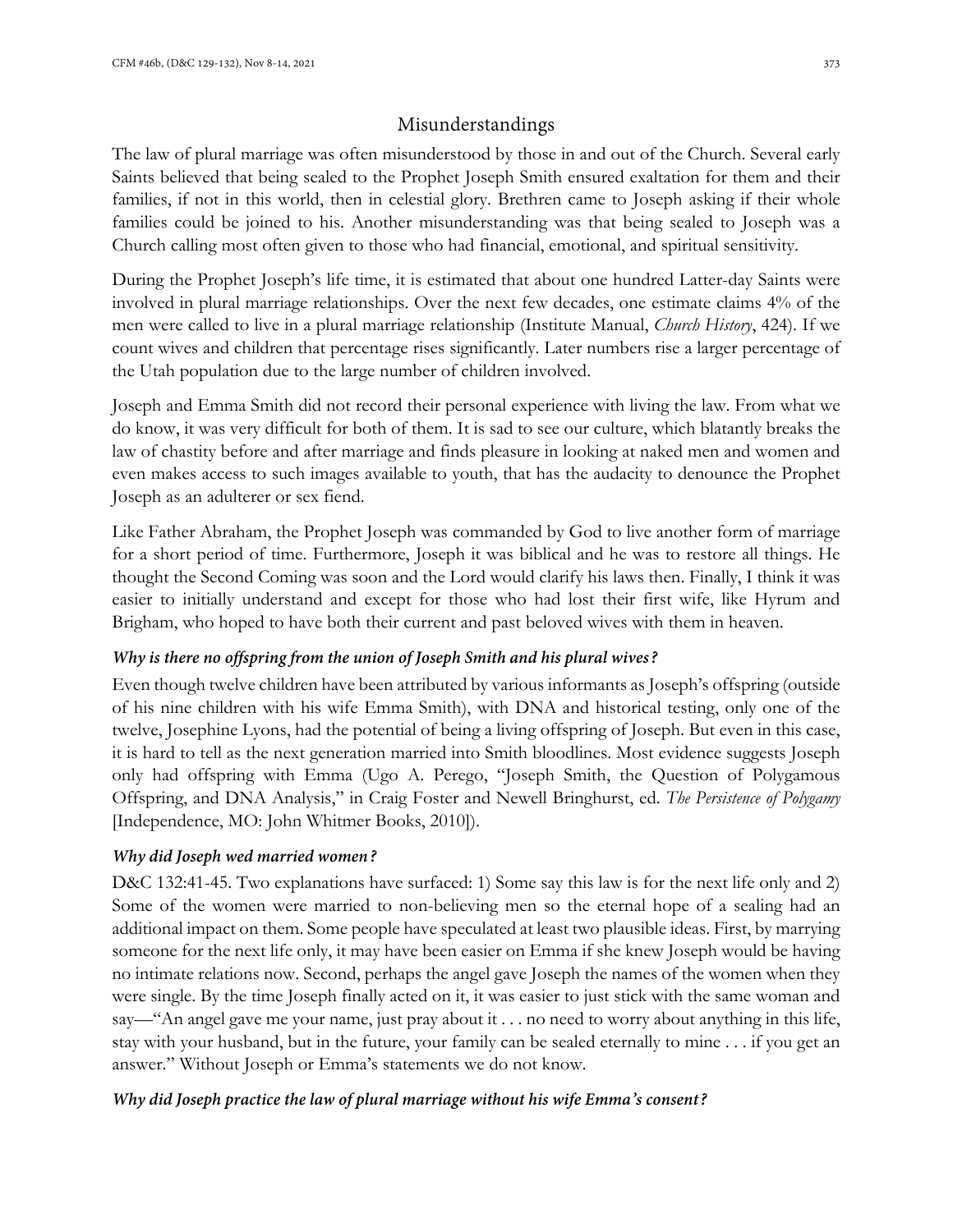Doctrine and Covenants 132:64-65 explains the "Law of Sarah" and encourages Emma Smith to facilitate living the law. Joseph is promised that he and Emma are sealed eternally regardless of her acceptance of the law (D&C 132:49; 109:68-69). The Lord told the Prophet Joseph, "I have seen your sacrifices in obedience to that which I have told you. Go, therefore, and I make a way for your escape, as I accepted the offering of Abraham of his son" (D&C 132:50).

### Joseph Smith Plural Sealings and Proposals

*One in Kirtland, all others in Nauvoo (Chart adapted from Hales, Joseph Smith's Polygamy, 1:428)*

|    | Name of Wife                     | Sealing Date          | Legal Husband   | Sexuality |
|----|----------------------------------|-----------------------|-----------------|-----------|
| 0. | Fanny Alger (possible proposal)  | ? (if any, after      | later           |           |
|    |                                  | 4/1836                |                 |           |
|    | Louisa Beaman                    | April 5, 1841         | none            | ves       |
|    | Sarah Bates Pratt (Proposal)     | <b>July 1841</b>      | Orson Pratt     |           |
| 2. | Lucinda Pendleton                | $\langle$ July, 1841> | George Harris   |           |
| 3. | Zina Huntington*                 | Oct 1841              | Henry B. Jacobs | no        |
| 4. | Presendia Huntington*            | Dec 11, 1841          | Norman Buell    | no        |
| 5. | Agnes Moulton Coolbirth          | Jan 6, 1842           | [widow]         |           |
|    | Sarah Granger Kimball (Proposal) | Early 1842            | Hiram Kimball   |           |

#### *Angel Visit Early February 1842*

| ο. | Mary Elizabeth Rollins* | Late Februarv 1842 | Adam Lightner  |  |
|----|-------------------------|--------------------|----------------|--|
|    | Patty Bartlett*         | March 9, 1842      | David Sessions |  |
| 0. | Marinda Nancy Johnson*  | April 1842         | Drson Hvde     |  |

*April 1842 - Shift in Joseph's Plural Proposals*

|     | Nancy Rigdon (Proposal) |                       |                          |          |
|-----|-------------------------|-----------------------|--------------------------|----------|
| 9.  | Delcena Johnson         | $\langle$ July, 1842> |                          |          |
| 10. | Eliza R. Snow           | June 29, 1842         | possible                 |          |
| 11. | Sarah Ann Whitney       | July 27, 1842         | [1843, Joseph Kingsbury] | possible |
| 12. | Martha McBride          | August 1842           |                          |          |
| 13. | Sylvia Sessions         | Early 1843            | [Windsor Lyon]           | ?        |
| 14. | <b>Ruth Vose</b>        | February 1843         | <b>Edwards Sayers</b>    |          |
| 15. | Flora Woodworth         | Spring 1843           |                          |          |
| 16. | Emily Dow Partridge#    |                       | March 4, 1843            | yes      |
| 17. | Eliza Maria Partridge#  | March 8, 1843         | ves                      |          |
| 18. | Almera Woodard Johnson  | April 1843            | ves                      |          |
| 19. | Lucy Walker             | May 1, 1843           | ves                      |          |
| 20. | Sarah Lawrence#         | May 1843              | ves                      |          |
| 21. | Maria Lawrence#         | May 1843              | ves                      |          |
| 22. | Helen Mar Kimball       | May 1843              |                          |          |
| 23. | Hannah Ells             | mid-year 1843         | possible                 |          |
| 24. | Elivira Annie Cowles    | June 1, 1843          | Jonathan Holmes          |          |
| 25. | Rhoda Richards          | June 12, 1843         |                          |          |
| 26. | Desdemona Fullmer       | <b>July 1843</b>      |                          |          |
| 27  | Olive G. Frost          | Summer 1843           | ves                      |          |
| 28. | Malissa Lott            | September 20, 1843    | yes                      |          |
| 29  | Fanny Young             | November 2, 1843      |                          |          |
| 30. | Nancy M. Winchester     |                       | ς                        |          |
| 31  | Elizabeth Davis         | ڊ,                    | Jabez Durfee             |          |
| 32. | Sarah Kingsley*         |                       | John Cleveland           |          |
| 33. | <b>Esther Dutcher</b>   |                       | Albert Smith             |          |
| 34. | Mary Hero               |                       | [John Sneider]           | yes      |